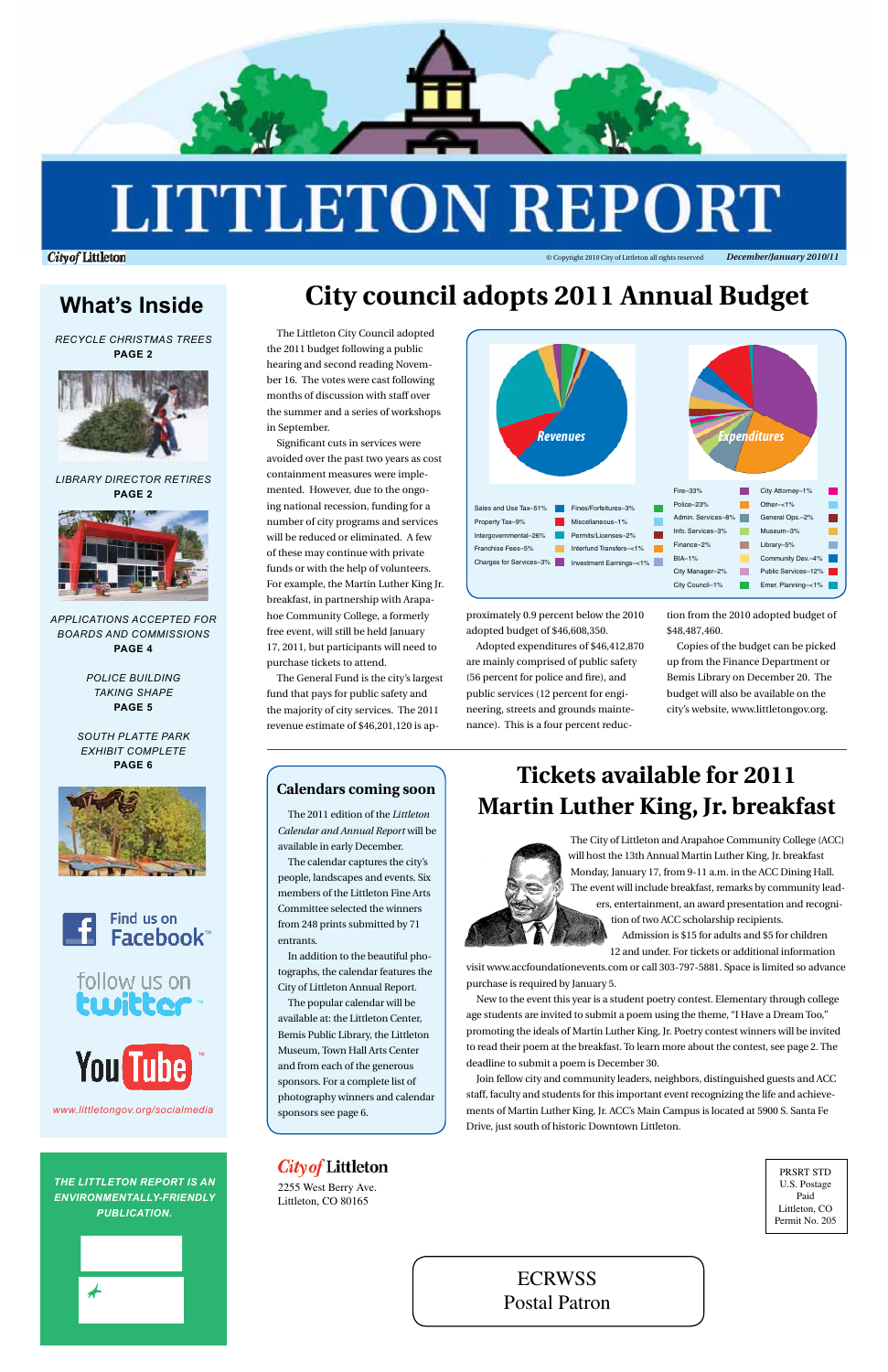### **Martin Luther King, Jr. poetry contest announced**

Arapahoe Community College and the City of Littleton are sponsoring a student poetry contest to promote the ideals that Martin Luther King, Jr. lived. Poetry contest winners will be invited to read their poem at the 13th Annual Dr. Martin Luther King, Jr. Breakfast Monday, January 17, 2011. Winners from each category will also win gift certificates and have their poems posted on the ACC web site for public viewing.

Entry deadline is December 30, 2010; winners will be notified January 5, 2011.

#### **Poems and an official entry form may be sent to:**

- foundation@arapahoe.edu
- or • ACC Foundation 5900 S Santa Fe Drive, Campus Box 43 Littleton, CO 80160

**For more information call or email:**

• foundation@arapahoe.edu, 303-797-5881

#### **Poetry Theme, Format and Style:**

- The poetry should communicate/relate to the statement, "I Have A Dream, Too."
- Any kind of poem: free verse, blank verse, classical, haiku, rap, etc.
- Limit to one page in length. The poem must have a title.

#### **Eligible Participants:**

- Elementary, middle, high school students
- Arapahoe Community College Students

#### **Judging:**

• The MLK Breakfast Planning Committee, comprised of staff from the City of Littleton and employees from Arapahoe Community College.

#### **Prizes:**

- Most important: being recognized as a person who speaks out for human rights and justice.
- Reading the poem at the 13th Annual MLK Holiday Breakfast.
- A gift certificate from a local book/music store. Certificates will be awarded in each of the four categories: elementary school, middle school, high school and college level submissions.

![](_page_1_Picture_23.jpeg)

![](_page_1_Picture_24.jpeg)

### Dr. Martin Luther King, Jr. Breakfast

### Poetry Contest Entry Form

| <b>Contact Information</b> |  |
|----------------------------|--|
| Name:                      |  |
| Street Address:            |  |
| City, State, Zip:          |  |
| Home Phone:                |  |
| E-Mail Address:            |  |
| School:                    |  |
| Grade:                     |  |
| Age:                       |  |

![](_page_1_Picture_28.jpeg)

**Library director retires**

Bemis Library Director Margery Smith has announced her retirement from the City of Littleton following 40 years of service. Smith's retirement will be effective December 15, 2010. Library Adult Services Supervisor Phyllis Larison will serve as acting director until a process is determined for

selecting Smith's permanent replacement.

Smith began working for the city in August, 1970 as a part-time cataloger. She worked her way up to supervisor of technical services and became the Bemis Library Director in 1996. She earned her bachelor's degree in art history from Mount Holyoke College and her master's degree in librarianship from the University of Denver. She worked previously as a library assistant for the Museum of Contemporary Crafts and as a cataloger for the Ford Foundation Library in New York City.

Among her many accomplishments, Smith oversaw major improvements to Littleton's only library. In 1998, a multi-phase renovation of the facility began that included the addition of 1,500 square-feet of space, new paint, carpet, lighting, furnishings, and electrical systems; and landscaping, art, and parking lot improvements. Most recently, Smith managed a project to install a fire suppression system in the 45 year-old building. Smith has been a strong supporter of the Littleton Immigrant Resource Center and for reading materials for the visually impaired. Following Hurricane Katrina, Smith took a fourmonth leave of absence to help New Orleans libraries get back in business, and made two other trips to assist in feline rescue efforts.

City Manager Jim Woods said, "It is impossible to describe the magnitude of Margery's contributions to literacy, culture, and community. We owe her a debt of gratitude for all that she has done to make Littleton a better place. Her shoes will be hard to fill," he added.

Bemis Library had more than 300,000 visitors last year. As Smith has touched the lives of so many Littleton citizens, a reception will be held in her honor December 17 from 4 to 6 p.m. at the library.

# **Christmas trees recycled into free mulch**

The City of Littleton and South Suburban Parks and Recreation will collect and mulch Christmas trees from December 26-January 9. The Littleton collection site is located at Cornerstone Regional Park at the southeast corner of West Belleview Avenue and South Windermere Street. Access to the site is off of Windermere Street just south of Belleview, with the drop site in the parking lot adjacent to the soccer fields. South Suburban is also collecting trees at its Willow Springs Service Center at 7100 S. Holly Street. Both sites are open everyday during daylight hours.

All lights, ornaments, nails, and plastic bags must be removed prior to dropping off trees. This drop off site is for Christmas trees only. Do not drop off flocked trees, artificial trees, leaves, branches or other refuse. The trees will be ground into free mulch as long as the supply lasts. The city also provides free wood mulch throughout the year. This mulch is produced by tree trimming operations. The mulch pile is located on the northwest corner of South Prescott Street and West Prentice Avenue. The site is open to the public during daylight hours. Residents are responsible for loading, so bring bags, trash cans and a shovel or pitchfork. For information call 303-795-3863.

![](_page_1_Picture_38.jpeg)

#### **Title of Poem**

#### Title of Poem

### **Agreement and Signature**

By submitting this application, I affirm that the poem submitted is an original work.

#### If you are under 18. your parent or quardlan must fill out the section below:

Name (printed) Signature

Date

#### Deadline

All entries must be submitted by: DECEMBER 30, 2010 AT 5  $p.m.$ 

Please send entry form to: 5900 S. Santa Fe Dr., Campus Box 43, Littleton, CO 80160.

Or email your entry form and poem to: foundation@arapahoe.edu

### **Holiday closures**

The Littleton Center, Bemis Library and the Littleton Museum will be closed December 24 and January 31 for the holidays.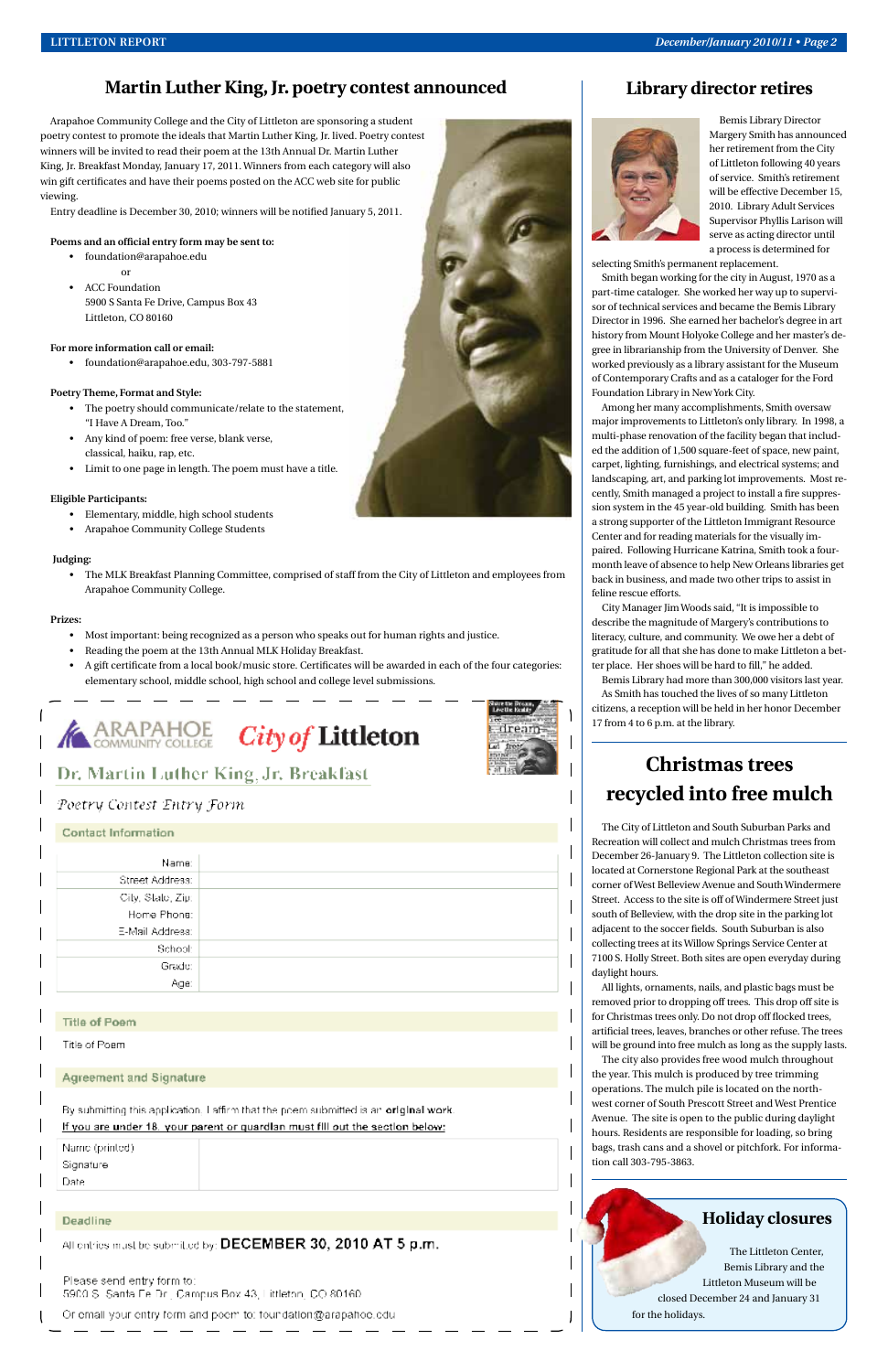### **Skate with Santa and enjoy South Suburban's Community Holiday Ice Shows**

South Suburban Parks and Recreation has recruited more than 80 community members to participate in holiday ice show performances. South Suburban will present these free shows, combined with free opportunities for the public to skate with Santa Claus, Friday through Sunday, December 17-19. Bring a non-perishable food item for donation to Interfaith Community Services to obtain free admission.

![](_page_2_Picture_15.jpeg)

South Suburban Ice Arena, 6580 S. Vine St., 303-798-7881

- Friday, December 17: ice show begins at 5:30 p.m., followed by Skate with Santa.
- Saturday, December 18: public skating from 1-3 p.m., Skate with Santa from 2:15-3 p.m., ice show begins at 3:15 p.m.

#### Family Sports Center, 6901 S. Peoria St., 303-708-9500

- Saturday, December 18: public skating from 1-4 p.m., Skate with Santa from 1-1:45 p.m.
- Sunday, December 19: public skating 1-4 p.m., Skate with Santa from 3:15-4 p.m., ice show begins at 4:30 p.m.

Skate rental is not included in the free Skate with Santa admission. For more information about public ice skating and lessons visit www.sspr.org.

### **Town Hall Arts Center presents Irving Berlin's** *White Christmas*

Based on the beloved timeless Paramount Pictures film, this heartwarming musical stage adaptation features

17 Irving Berlin songs including "Blue Skies," "I Love a Piano," "How Deep Is the Ocean," and the perennial favorite, "White Christmas." *White Christmas* is an uplifting musical providing perfect family holiday entertainment. Veterans Bob Wallace and Phil Davis have a successful song-and-dance act after World

War II. With romance in mind, the two follow a duo

of beautiful singing sisters en route to their Christmas show at a Vermont lodge, which just happens to be owned by Bob and Phil's former army commander.

Directed by Sharlene Wanger, with music direction by Donna Debreceni and choreography by Kelly Kates, Town Hall's production runs through December 26.

Reserved seating tickets priced \$20-\$40 are available at the Town Hall Arts Center box office, 303-794-2787 ext. 5, or www.townhallartscenter.com. Discounts are available for students, seniors and groups of ten or more.

### **Town Hall Children's Theatre presents**  *Seussical Jr.* **for family holiday fun!**

The enormously popular Seussical Jr. (the one hour version) opens November 29 and runs for 13 performances at Town Hall Arts Center. Shows are November 29, 30, December 6, 7, 8, 13, 14, 15, 20, and 21 at 7 p.m. and December 20, 21, and 22 at

10 a.m. Town Hall Arts Center is located at 2450 West Main Street. Tickets are \$15 for adults and \$10 for children.

A magical, musical extravaganza featuring all of the favorite Dr. Seuss characters, including Horton the Elephant, The Cat in the Hat, Gertrude McFuzz, Yertl the Turtle and a little boy with a big imagination…Jojo.

To make reservations or for more information, call the Town Hall Arts Center box office at 303-794-2787 ext. 5, or www.townhallartscenter.com.

## Energy Saving Workshop for Seniors

Learn to make low-cost, easy, money-saving changes in how you use energy! Workshop leaders help create a personal plan that fits your lifestyle. Get materials on cutting energy use. Learn how to apply for low-income utility assistance, appliance rebates and tax credits. Get a free compact fluorescent light bulb.

# **Events**

*Energy Saving Workshop for Seniors (55+) January 20, 2011, 1-2 p.m. Buck Recreation Center 2004 West Powers Ave., Littleton, CO*

Preregistration recommended by January 18. Register at the Sr. Resource Desk, 303-730-4605. Enrollment limited – first come, first serve.

*For more information visit www.coipl.org.*

![](_page_2_Picture_34.jpeg)

![](_page_2_Picture_35.jpeg)

![](_page_2_Picture_36.jpeg)

### **Classes for preschoolers available at South Platte Park**

![](_page_2_Picture_3.jpeg)

They are words you'd never expect to hear out of a preschooler's mouth: crepuscular, nictitating, and decomposition. Yet students at South Platte Park are learning to use these adult words while having a ton of fun. Ranger Pam's preschool Nature Classes are continuing year-round at the Carson Nature Center as they have for the past 15 years. Classes run for two hours every Monday with a new topic each month. Each two-hour session includes a hike, a topic-related experiment or craft, a thematic snack, and several incredibly creative games.

Some of the activities have included trying to catch gummy snacks using only the tools available to an owl, creating bat costumes then living as a pretend bat colony as a group, and having relay races to show which plants and animals produce food.

"A student can take classes every month starting when they turn four, and never repeat a topic until they are too old for the program at age six," explains Pam Batton, owner of EcoAdventures and class instructor. "These students have such a head start on science concepts, and develop a comfort with and appreciation for nature that is rare in children of this age." Indeed, many of Ranger Pam's earliest students continued into the nature programs at South Platte Park for older ages, eventually becoming VolunTeen Naturalists, with some even continuing into university programs in science and nature.

Classes meet every Monday, from 1-3 p.m. at the Carson Nature Center, 3000 West Carson Drive. Register online at www.sspr.org/nature for class number 670601. Questions can be directed to 303-730-1022.

![](_page_2_Picture_8.jpeg)

**Littleton Mayor Doug Clark, left, helps cut the ribbon at the grand reopening of Mercedes Benz of Littleton September 23 following a major remodel. To Clark's left are: Owner Norman Braman, Littleton Business/Industry Affairs Director Chris Gibbons, and General Manager Terry Minnick.**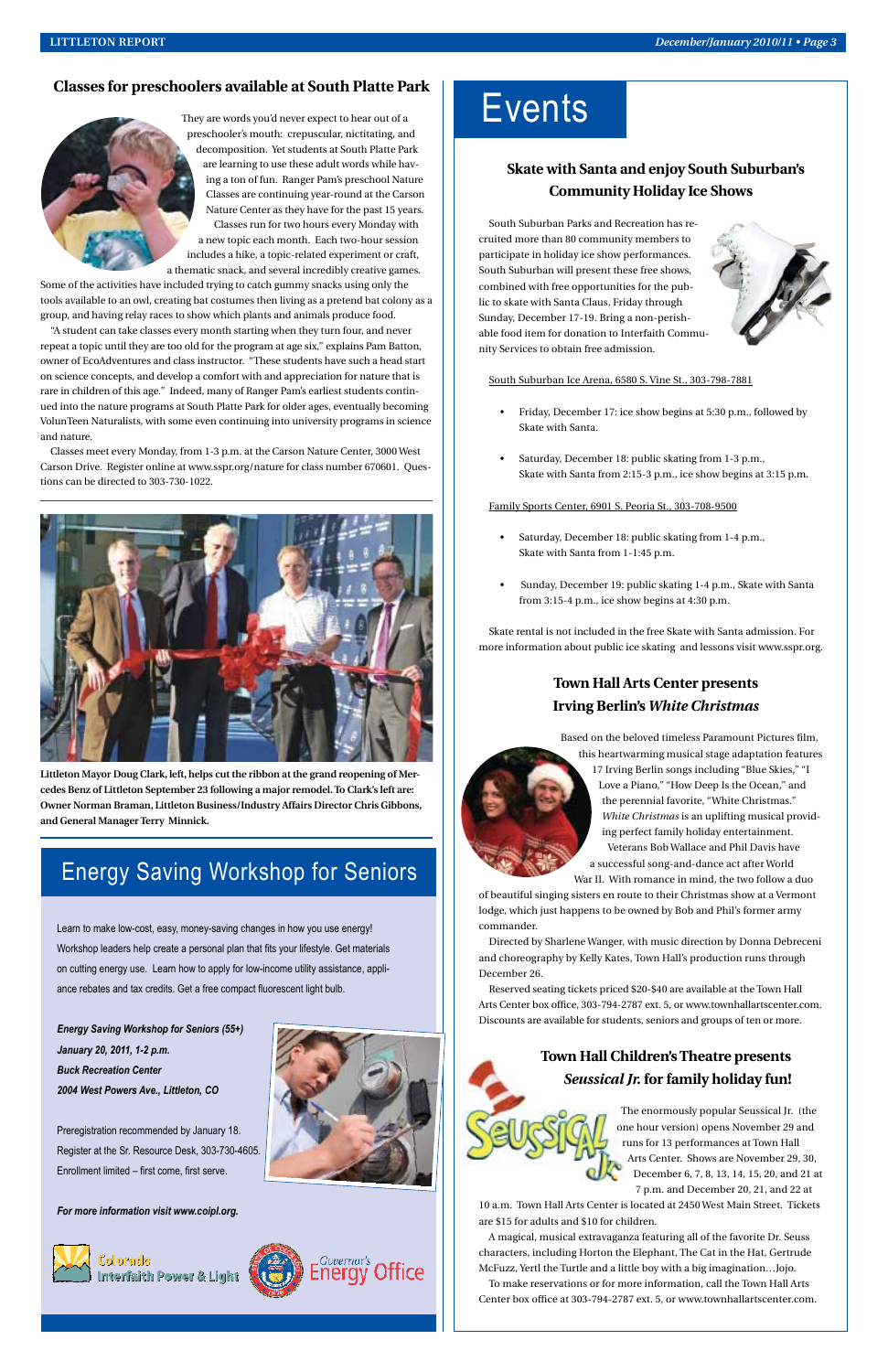### **Mike Simon named Paramedic-of-the-Year**

Michael Simon was recognized as Littleton Fire Rescue's Paramedic-of-the-Year October 8.

Simon joined Littleton Fire Rescue in October of 1987, was promoted to paramedic one year later, and then to lieutenant in November of 1999. His nominator writes, "Mike has displayed his EMS leadership skills in all of his daily actions for the past 25 years as both a paramedic and a lieutenant. While he may have a hard exterior, he is a genuine EMS leader and has been for years. Mike has demonstrated great paramedic skills and embraces

![](_page_3_Picture_28.jpeg)

new technology (auto pulse and ultrasound) over and over throughout the year. Mike performs services outside his normal job description and always volunteers to proctor new paramedic students." In regards to customer service his nominator writes, "Mike may act tough on the exterior but has a good bedside manner. Mike is a loyal and dedicated employee. He has that quirky 'EMS personality' but is well focused on the mission. He is a 'go to' guy in EMS and is well respected by his peers." Congratulations Mike!

### **Sandra Vale named Telecommunicator-of-the-Year**

Sandra Vale was awarded the Telecommunicator-of-the-Year honor by Littleton Fire Rescue October 8.

Nominated by her co-workers, they wrote, "Sandy is easily one of the best team members we have in communications. She is positive, cheerful, and professional when performing any task. Sandy is detail-oriented, thorough and efficient, regardless of the task at hand."

![](_page_3_Picture_21.jpeg)

Vale started her career with Littleton Fire Rescue on July 31, 2006. She received commendations in February of 2007 and again in July of 2008.

Vale cares about her fellow communicators, and is always compassionate and professional with callers, and willing to go the extra mile when handling any situation.

Vale also trains new communicators, always trying to create a positive, constructive learning environment for the trainee.

### **Captain Larry Blanco named Jack Easton Employee-of-the-Year**

![](_page_3_Picture_3.jpeg)

![](_page_3_Picture_4.jpeg)

Blanco first came to Littleton Fire Rescue as a dispatcher in October of 1984. He was promoted to firefighter in February of 1985, engineer in June of 1993, and then to captain in October of 1998.

Nominated by his subordinates, they wrote, "We are nominating Captain Larry Blanco for this award to recognize his outstanding contribution to Littleton Fire Rescue. He is a professional in every sense of the word and a shining example of what is right with Littleton Fire Rescue." Congratulations Larry!

### **LFR collects toys for Arapahoe Santa Claus Shop**

Littleton Fire Rescue (LFR) is collecting gifts for the Arapahoe Santa Claus Shop through December 7.

The Arapahoe Santa Claus Shop (www.arapahoesantashop. org) is an all-volunteer, nonprofit organization that has been gathering toys and making the holidays special for children since 1958. The toys are provided to low-income parents/guardians for their children from infant-12 years of age who reside in Littleton, Englewood or Sheridan. Families are referred to the Arapahoe Santa Claus Shop by local schools, churches and service agencies. It does not accept self-referrals.

New and gently used toys and checks are being collected at LFR stations from people in the community. If you would like to make a monetary donation, checks should be made payable to the Arapahoe Santa Claus Shop.

Questions can be directed to LFR Captain Randy Glanville at 303-795-3803, or rglanville@littletongov.org.

A list of LFR stations can be found at www.littletongov.org/fire/about/stations.

### **Jens Pietrzyk named EMT-of-the-Year**

![](_page_3_Picture_8.jpeg)

Jens Pietrzyk first joined Littleton Fire Rescue in September, 2002 as a cadet and was promoted to firefighter in August, 2003. Pietrzyk joined the United States Army and was deployed to Iraq from September 2006 to December 2007. During his deployment he was awarded the Bronze Star for actions above and beyond the call of duty. Pietrzyk was again deployed oversees from January to October 2009 where he was recognized as the 'Best Army Medic.' This is the first year the EMT of the Year has been awarded.

Pietrzyk was selected because he demonstrates enthusiasm for Emergency Medical Service (EMS) on a daily basis, has a great work ethic on EMS calls and around the station, has outstanding EMS skills and knowledge base, provides wonderful paramedic support, always has the equipment on the medic units ready to deploy, and is an example of both an internal and external customer advocate. Pietrzyk will begin paramedic school in December and will be promoted to paramedic firefighter upon graduation.

### **Fine Arts Committee collection featured**

### **on November/December** *Littleton!* **show**

![](_page_3_Picture_35.jpeg)

**The December edition of the** *Littleton!* **show on channel 8 features a fascinating peek at each of the public sculptures in the Littleton Fine Arts Committee collection. Visit www. littletongov.org for a schedule or www.youtube.com/user/LittletonGov#g/u.**

| <b>Board or Commission</b>       | <b>Expired Term (Request for Reap-</b><br>pointment Yes or No) | <b>Vacancies</b> | *Vacancies<br><b>Available After</b><br><b>Requested Re-</b><br><b>Appointments</b> |
|----------------------------------|----------------------------------------------------------------|------------------|-------------------------------------------------------------------------------------|
| <b>Board of Adjustment</b>       | $2$ (yes)                                                      | $\mathfrak{p}$   | $0***$                                                                              |
| <b>Building Board of Appeals</b> | 2 (yes) 1 (term limited)                                       | 3                | 1                                                                                   |
| <b>Election Commission</b>       | No expired terms                                               | 0                | $\Omega$                                                                            |
| Fine Arts Committee              | 1 (yes) 1 (no) 1 (maybe)                                       | 3                | $1 - 2$                                                                             |
| <b>Historical Pres. Board</b>    | 2 (yes) 1 (no)                                                 | 3                | 1                                                                                   |
| Housing Authority                | $1$ (yes)                                                      |                  | $0***$                                                                              |
| Library Board                    | 1 (yes) 1 (maybe)                                              | $\overline{2}$   | 1                                                                                   |
| <b>Licensing Authority</b>       | $3$ (yes)                                                      | 3                | $0***$                                                                              |
| Museum Board                     | $2$ (yes)                                                      | $\mathfrak{D}$   | $0***$                                                                              |
| <b>Planning Commission</b>       | 2 (maybe) 1 (term limited)                                     | 3                | $1 - 3$                                                                             |
| <b>Riverfront Authority</b>      | $1$ (yes)                                                      | 1                | $0***$                                                                              |
| Tree Committee                   | 2 (yes) 1 (no)                                                 | 3                | 1                                                                                   |
| Victim Asst. Comp. Board         | 1 (maybe) 1 (resigned)                                         | $\mathfrak{D}$   | $1 - 2$                                                                             |

The Littleton City Council is accepting applications for board and commission vacancies. All applications must be post marked or emailed to the City Clerk's Office no later then 5 p.m. January 31, 2011. Interviews will be scheduled by city council for mid-February. All applicants will be notified when the interviews are scheduled. Online applications are preferred.

For more information call 303-795-3753 or email wheffner@littletongov.org.

### **City council accepting board and commission applications**

*\*If council follows long-standing practice, they will re-appoint members in good standing, if they so request.* 

*\*\*Full reappointments have been requested for Board of Adjustment, Housing Authority, Museum Board, Riverfront Authority, and the Licensing Authority.*

### **Code enforcement reminders**

The Littleton City Code requires owners or occupants of property, including vacant lots, to remove snow and ice from sidewalks within 24 hours after a snowfall.

The code also prohibits most burning of solid fuel (wood, coal, etc.) on high pollution days declared by the Colorado Department of Public Health and Environment. There are certain exemptions with the "Phase III" stove, in some cases a permit is required.

To report violations or get more information about the permit, call code enforcement at 303-795-3759 or 303-795-3831.

*"Moondance" by Kevin Robb "A Year of Sundays" by Rik Sargent*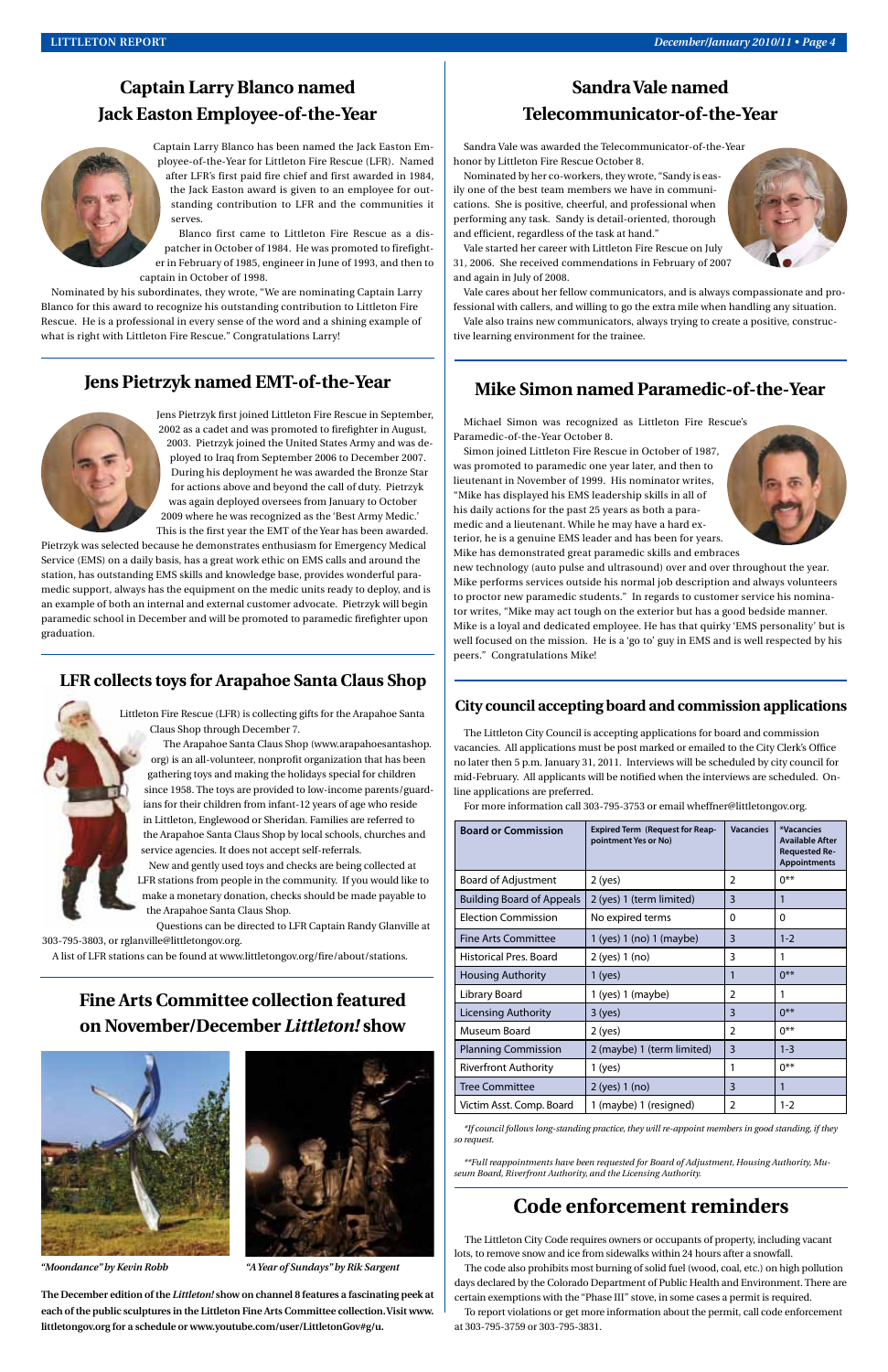### **Trick or Treat Street attendance climbs again**

Trick or Treat Street at Aspen Grove was a huge success with an estimated 7,500 people in attendance, up from approximately 6,000 last year. Thanks to donations from Aspen Grove, Mission Hills Church, St. James

![](_page_4_Picture_28.jpeg)

Episcopal Church, and the Citizen's Academy Alumni Association, an estimated \$2,000 worth of candy was distributed. Twenty-nine volunteers and four police officers staffed the event, along with the Mobile Command Post, to ensure it was a safe and enjoyable time for all.

### **New police officer honored by Rotary Club**

![](_page_4_Picture_31.jpeg)

On October 19, Officer Adrian Anaya-Guttierrez intervened in a domestic violence incident and became engaged in a physical altercation with the adult male suspect who had fled to a nearby park. With the assistance of

two other Littleton officers, Anaya-Guttierrez managed to control the suspect long enough to restrain him in handcuffs. At some point during the altercation, Officer Anaya-Guttierrez suffered serious injury to his hand that required surgery. He is now doing well and has returned to work in a light-duty capacity. The suspect was charged with felony 2nd degree assault on a peace officer, in addition to the domestic violence assault charges and was taken to jail. Officer Anaya-Guttierrez was honored at the Littleton Rotary luncheon as an "Everyday Hero" November 16.

### **25th class of Littleton Police Citizen's Academy graduates**

The 25th class of the Littleton Police Department Citizen's Academy graduated November 11. Academy participants completed 11 weeks of fun-filled courses intended to promote a better relationship between the police department and the community. This is the 12th year the Littleton Police Department has hosted the Citizen's Academy.

### **Energy rebates still available through Governor's Energy Office**

A reminder that Recharge Colorado, through the Governor's Energy Office (GEO), continues to offer rebates to consumers who purchase energy efficient appliances or make energy saving improvements to their homes. The GEO has collected the most comprehensive resource of energy-related rebates, federal and local incentives and offers from manufacturers and retailers. Visit rechargecolorado.com for more information.

### **Ford Ranger converted to electric vehicle**

The truck, used to pick up vehicle parts and supplies, features:

- Lithium ion battery pack, A/C motor and 2 speed transmission
- Regenerative braking recaptures electric energy
- Approximately 60 mph with a 60-mile range
- Application submitted for \$6,000 in rebates from the state
- Will resell engine and components to offset costs for another \$3,000
- Cost about \$.02/mile in electricity which will represent \$8,400 in fuel savings (over 10 years)
- Minimal maintenance or repairs required saving approximately \$4,900 (over 10 years)

### **New police building space to be completed at end of January**

![](_page_4_Picture_3.jpeg)

![](_page_4_Picture_4.jpeg)

Thanks to the beautiful fall weather, the construction of expanded space for the Littleton Police Department (LPD) is moving along quickly and the building has taken shape.

The interior walls are framed and most of the drywall has been installed. The window installation is scheduled for the end of November. The exterior brick has been laid and blends with the existing 30 year-old Littleton Center.

The concrete has been poured for the moving rail system for the evidence storage racks. This system will allow the LPD to relocate evidence stored offsite and maintain the large volume of evidence in a more efficient manner under one roof. The system is expandable to the mezzanine above.

Equipment and furniture needs are being finalized. The majority of furniture in the LPD's existing space will continue to be used and new items are being purchased primarily for the expanded space.

Coordination by Saunders Construction, Intergroup Architects, city staff, and ARC Integrated Program Management, has helped to make the project go smoothly.

The 14,250 square-foot expansion should be completed at the end of January. The final phase will then begin with the renovation of 6,766 square-feet of existing space. The total budget is \$5.8 million.

The city council approved transferring money from the water fund so the project is being built without incurring debt. The public will be invited to an open house sometime next spring.

### **CrimeReports.com online**

![](_page_4_Picture_37.jpeg)

Littleton citizens can access crime data from the comfort of their home via the city's web site, www.littletonpolice.org, and clicking on the CrimeReports.com link. CrimeReports.com is the world leader in online crime mapping, with more than 600 law enforcement partners across North America.

CrimeReports.com works by accessing the crime reports that are written and entered each day by Littleton Police. Each day, crime information is downloaded into the program and updated on the web site. The easy-touse system is interactive and allows citizens to simply type in an address, access a map, and find out the types of crimes occurring in their neighborhood or in the entire city. Citizens can also register to receive email alerts about crime. Incidents can be sorted by crime type, date, distance from a given address and over various periods of time; from three to 30 days. While information about registered sex offenders is not yet available on CrimeReports.com, this information can be found at www.littletonpolice.org/list.

### **Public Services Department ready for the winter season**

The city has:

- Six snowplow/sanders, each doing a 30-40 mile route; plus one reserve unit
- A large motor grader on stand-by for ice cutting and pushing large snow accumulations
- 2,000 tons of Ice Slicer stored for the season
- 16 Streets Division employees trained and available 24-7 for snow call outs
- Eight employees available 24-7 for snow/ice control on all city owned parking lots and sidewalks
- Typically, there are 16-18 snow/ice call outs each season, extending from early November through late April
- The city's budget for snow/ice control supplies is in excess of \$100,000
- The Colorado Department of Transportation manages snow control on Santa Fe Dr., Belleview Ave. and C-470

Contact the Public Services Department at 303-795-3863 for a map of snow routes, or go to the city's web site at www.littletongov.org/publicservices/snowroutes.asp.

![](_page_4_Picture_25.jpeg)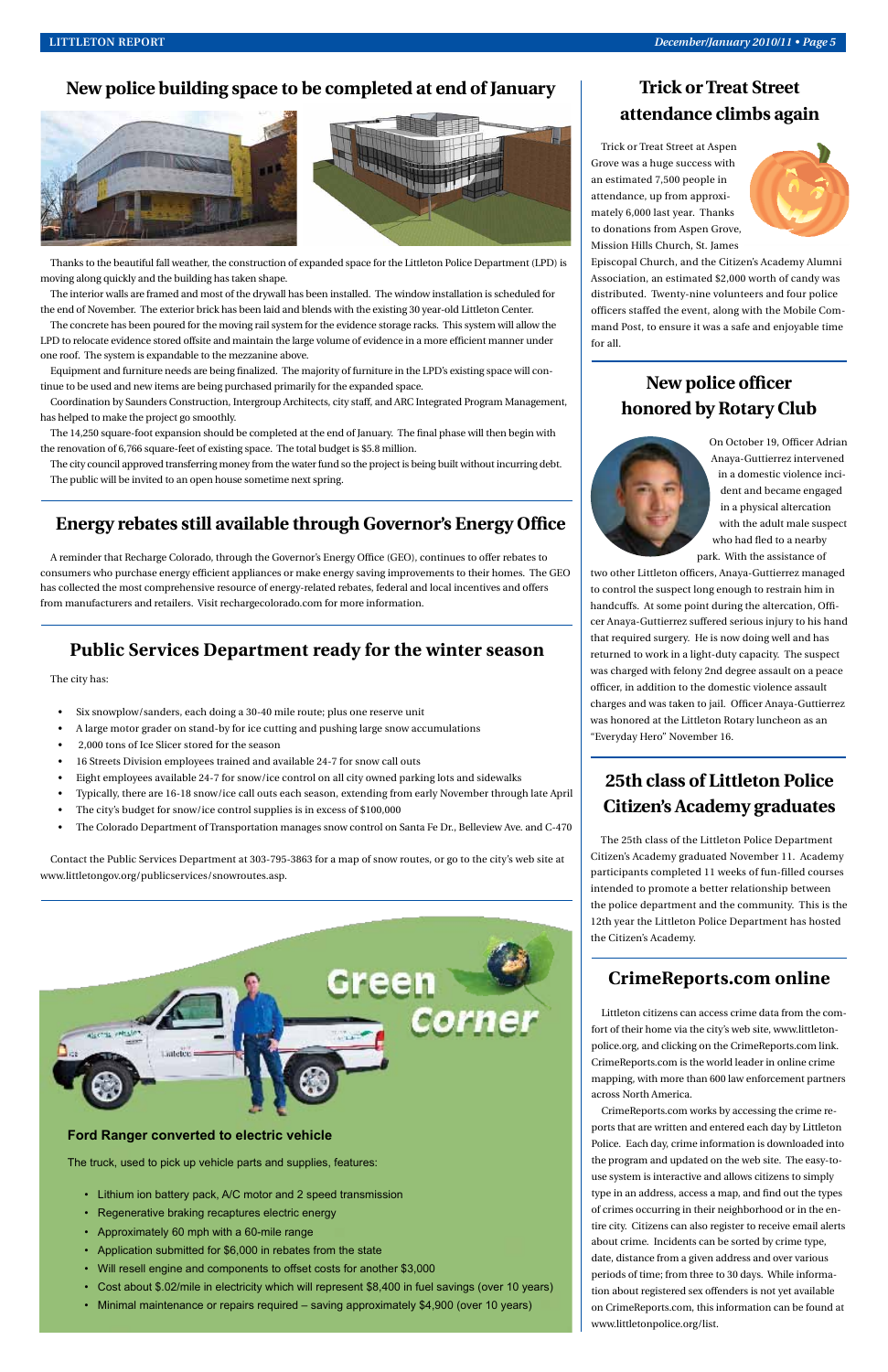# Awards and Milestones

### **Immigrant Resources Center honored**

The Ash Center for Democratic Governance and Innovation at the John F. Kennedy School of Government, Harvard University, announced 173 government programs selected for its newly-created Bright Ideas program. The Littleton Immigrant Resources Center was chosen from a pool of nearly 600 applicants by a team of expert evaluators made up of academics, practitioners, and former public servants. In its inaugural year, Bright Ideas is designed to recognize and share creative government initiatives around the country with interested public sector, nonprofit, and academic communities.

### **NLC recognizes immigrant integration program**

A new report from the National League of Cities (NLC) showcases 20 city programs for promoting social cohesion within the community. The NLC's Municipal Action for Immigrant Integration program focuses on public safety, immigrant outreach, civic engagement, and city services. The Littleton Immigrant Resources Center was one of the 20 programs recognized.

### **South Platte Working Group wins award**

The South Platte Working Group (SPWG) was recently honored with the 2010 Blue Grama Award for Outstanding Achievement by the Colorado Open Space Alliance for its efforts to improve the South Platte River corridor. The SPWG is a coalition of 18 cities, towns, and local organizations working to beautify and enhance the connectivity of the South Platte River. Representing Littleton in the organization are Mayor Pro Tem Debbie Brinkman and Public Services Director Charlie Blosten.

### **Historic building awarded grant for restoration**

Hedrick and Associates, LLC, owner of the Havener Millinery Building located at 2449-2455 West Main Street, has been awarded a \$20,000 grant from the Historical Preservation Board to complete a restoration of the building's original 1905 facade. Over its 105-year history, the building has been the site of a women's hat store, a real estate office, and a bakery. In the 1950s, the current facade was constructed and Veto's Shoe Repair occupied the space for more than 40 years. The building is currently the office for the engineering firm Hedrick and Associates. The architects designed the new facade based on historical photographs. Construction is scheduled to begin shortly.

### **Calendar photography winners announced**

Celebrating 31 years of amazing photographs, the 13 winners of the 2011 *Littleton Calendar and Annual Report* photography contest have been selected. The winners are:

January – David Winger February – Pete Varney March – David C. Irey April – Bruce Keegan May – Lynne Furrer June – Arnold Okerman July – John A. Grevillius August – Paul Lindberg September – Claudia Cangilla McAdam October – Bryan Weaver November – Jeff Gavel December – Fred Manio Cover – Edmond F. DiRenna

![](_page_5_Picture_14.jpeg)

![](_page_5_Picture_15.jpeg)

The calendar captures the city's people, landscapes and events. Six members of the Littleton Fine Arts Committee selected the winners from 248 prints submitted by 71 entrants.

In addition to the beautiful photographs, the calendar also features the City of Littleton Annual Report.

The major sponsors are: Colorado Business Bank; Chase Bank; Bradford Auto Body, Inc.; Western Welcome Week; Life Care Center of Littleton; GDM Management Inc., McDonalds; RE/Max Classic, Holly Walker; Steinle Realty Services, Inc.; Littleton Adventist Hospital; Reinke Brothers, Inc.; Wells Fargo Littleton; Stew Meagher Commonwealth Realty Services; and Aspen Grove Lifestyle Center.

Additional sponsors are: Lautenbach Insurance Agency, LLC; Henri's Jewelry Company, Inc.; Marie Callender's Restaurant; and Monty Nuss Photography. The winners will be recognized as Guest Citizens at the December 7 city council meeting at 7 p.m.

**Mackintosh Academy was one of 75 successful applicants around the world to receive a \$500 "Disney's Friends for Change Grant." Mackintosh's winning program, "Remains of the Day: Composting for Life," focuses on reducing the food waste generated during lunch hour and converting it to compost. The compost is used to beautify the existing flower beds with improved soil and organic fertilizer. In attendance on October 13 at the program's launch were (back row, left to right): Head of School Renu Rose, Mayor Pro Tem Debbie Brinkman, State Representative Joe Rice, and Council Member Peggy Cole. Students, teachers and administrators from the school were recognized as Guest Citizens at the November 2 city council meeting.**

### **Help for immigrants available at library**

Littleton's Immigrant Resources Center at Bemis Library is an award-winning, nationally-recognized program helping immigrants with health questions, mentoring, and language and citizenship assistance. It was recently honored as one of the National League of Cities' 20 outstanding immigrant programs. And new volunteers are needed! Citizenship applicants have increased and the ESL based Language Partners program is still gathering students, so demand is high. If you have an interest in working with someone from a different culture, helping them study to become a U.S. Citizen or assisting them in learning English, contact Alejandra Harguth at 303-795-3968 or aharguth@littletongov.org. The office is located at the Bemis Public Library, 6014 South Datura Street.

### **South Platte Park gets several new improvements**

![](_page_5_Picture_18.jpeg)

In October, a new trailside exhibit was installed in South Platte Park to bring the story of how the flood of 1965 changed Littleton, and how Littleton changed the way the nation looked at future flood control. The exhibit, near the Mineral pedestrian bridge, consists of an oxidized steel sculpture of a flood wave atop stanchions representing

cottonwood trunks, with flood debris amid the wave. The height of the wave marks the actual depth of the flood crest at that location. The exhibit was created by ECOS Communications of Boulder, working closely with a committee made up of South Suburban Parks and Recreation and city staff, Littleton City Council, representatives of public art committees for both agencies, the Arapahoe County Open Space Board, and the South Metro Land Conservancy. Funding came from combined monies of these organizations as a match to a Great Outdoors Colorado (GOCO) Legacy Grant.

Other changes are included in this GOCO Grant and will be completed by the end of the year. The Platte Canyon entrance of the park has been closed since October to allow paving of the roadway and parking lots (allowing it to remain open in wet weather in the future), trail safety improvements at the C-470 underpass, installation of a restroom and picnic tables, and construction of a handicap accessible fishing pier extending into Blackrock Lake.

A new picnic area was constructed under the cottonwood immediately north of the Carson Nature Center parking lot. The classroom has been expanded to accommodate growing program sizes, and the native plants garden is undergoing a major

rejuvenation, 20 years after its initial installation.

The Carson Nature Center is undergoing its first major refurbishment in more than 25 years, including refinishing the exterior wood, repair of gutter and drainage systems, and new energy-efficient windows.

New full-color trailsigns are being installed at the entrances to the walking trails, and interpretive signage is being added in and around the Carson Nature Center. Finally, an art gate, designed by local artist Joshua Weiner, is being installed at the entrance to the park.

Call 303-730-0122 for further information.

**South Platte Park flood exhibit**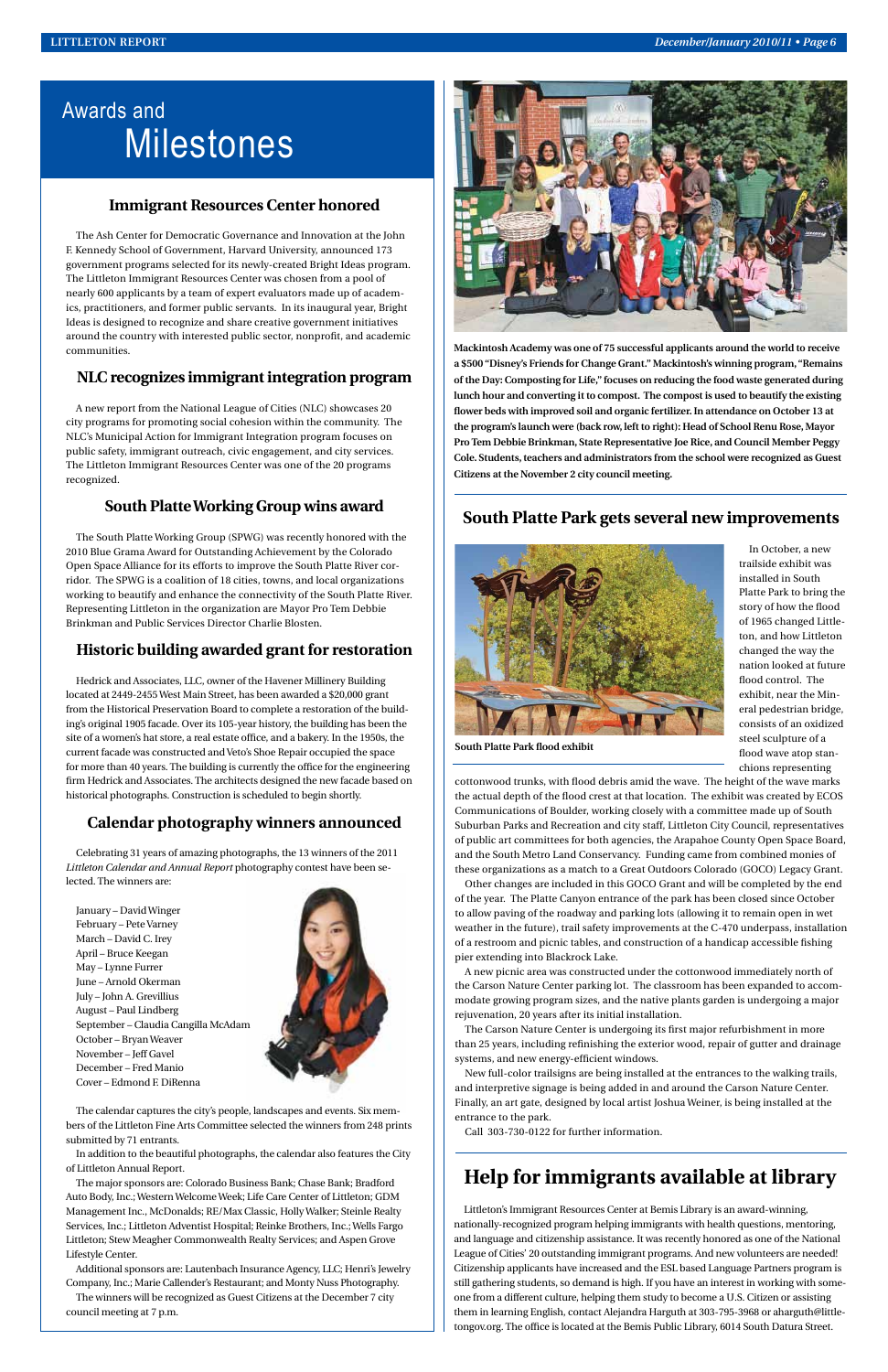#### **Musical Moments in Sophie's Place**

Monthly performances feature a variety of musical talent from the Denver metro area. Performances begin at 2 p.m. On December 4, enjoy traditional seasonal favorites and original pieces performed by Perpetual Motion. On January 15, Jeff Wittig & Friends, a band with five members, will perform classic folk and rock songs.

#### **Joy of Christmas, Past and Present**

Celebrate the season with the Joe Peterson Dance Orchestra December 18 at 2 p.m. The orchestra features the Joe Peterson Rhythm Trio, the JPO Andrews Singers, and special emcee, David Hixon. This program will feature Christmas favorites, both sacred and secular. Based in Littleton, the Joe Peterson Dance Orchestra has performed for more than 20 years. Adding to the success and popularity of this band is the JPO's Andrews Singers, who perform many favorite tunes made famous by the Andrews Sisters, McGuire Sisters, and others of that era.

#### **Family Film Matinee**

Bring the family to see the animated comedy, *Despicable Me*, December 27 at 2 p.m. A criminal mastermind uses a trio of orphan girls as pawns for a grand scheme to steal the moon.

#### **Story of Racehorse Secretariat**

Littleton resident Kate Chenery Tweedy had a front row seat when the legendary racehorse Secretariat thundered across America's racetracks and into sports history. On January 11 at 7 p.m., she returns to Bemis Library to tell this remarkable story. Tweedy's mother, Penny Chenery, went from being a suburban wife and mother in the south metro area to become a national celebrity as the ownermanager of Secretariat from 1968 to 1973. As a teen during that turbulent time, Tweedy will reveal what it was like to experience Secretariat's astonishing career up close, and she will also talk about her perspective on the recent *Secretariat* movie.

#### **Shared Joys and Sorrows: Islam, Christianity and Judaism**

Twelve events in the lives of followers of Islam, Christianity and Judaism will be the focus of a photographic presentation by Dr. Richard Steckel January 23 at 2 p.m. Meet some of the people featured in the photographs at this program. Steckel and his wife are founders of The Milestones Project, which promotes mutual respect and understanding between cultures and religions. The Steckels believe that if we learn more about other peoples' faiths, intolerance can be replaced with understanding.

#### **Saturday Movie Matinee**

The highly-acclaimed film about the creation of the website Facebook, *The Social Network*, will be featured January 29 at 2 p.m. In 2003, Harvard student and computer programming genius Mark Zuckerberg sat down at his computer and began working on a new idea. This idea soon became a global social network and a revolution in communication. Zuckerberg became the youngest billionaire in history, but for this entrepreneur, success led to both personal and legal complications.

#### **Food for Fines**

In cooperation with Interfaith Community Services, the library will sponsor the annual Food for Fines program through December 24. Bring in a non-perishable food item and have one late book fine removed from your record. This offer does not apply to lost books.

#### **Buy a Gift Book**

Looking for a unique book for a holiday gift this year? The Friends of the Library and Museum is offering a special sale of "like new" used books at low prices through December 24. Choose from a wide variety of best sellers, classics, cookbooks, and children's books.

#### **Computer Classes**

The following free computer classes are offered in the computer lab on the lower level. All classes are 9-10:30 a.m. Call the library to register.

Beginning Access, Parts 1-2: January 18 and 19 (must sign up for both classes)

Beginning Excel: December 8, January 11

Beginning Internet: December 18, January 26 Beginning PowerPoint: January 25 Beginning Word: December 7, January 5 Beginning Windows: December 1, January 4 Computer Comfort: January 15 Craigslist: January 21 Intermediate Excel: December 15, January 12 Intermediate Word: December 14 Open Computer Lab: Every Thursday morning Skype and VoIP Options: January 7

#### **Monday Evening Book Group**

If you enjoy talking about books, stop by the third Monday at 7 p.m.

December 6: Planning session; no book scheduled for discussion. Instead, the group will meet for dinner and a book planning session for 2011. Call the library for details.

January 24: *The White Tiger* by Aravind Adiga.

#### **SENIOR PROGRAMS**

**Polly Pry, First Female Reporter at the** *Denver Post* Leonel Ross Campbell, better known as Polly Pry, was born in the south in 1857. Intelligent, beautiful, and from a socially elite family, she ran away from an exclusive boarding school at age 15. As the first female reporter for the *Denver Post*, her male co-workers resented her "flouncing skirts" in their newsroom. What gained Pry the most notoriety was her passionate campaign to free Colorado's famous cannibal, Alfred Packer. Attend January 24 at 2 p.m. for this fascinating program.

#### **Senior Book Club**

First Monday of the month at 2 p.m.

December 6: *The Last Ridge: The Epic Story of the U.S. Army's 10th Mountain Division* by Mckay Jenkins. A gripping account of the group of soldiers who trained in the Colorado Rockies before facing combat in the mountains of Italy near the end of World War II.

January 10: *The Alchemist* by Paulo Coelho. An Andalusian shepherd boy travels from his homeland in Spain to the Egyptian desert in search of a treasure buried in the Pyramids.

#### **Senior Wii Bowling**

Third Thursday of the month (December 16, January 20) at 2 p.m. Whether you're an expert Wii bowler or have never tried it before, experience the fun of Wii bowling! No registration required.

#### **TEEN PROGRAMS Book It!**

Handmade books are all the rage, so come January 15 at 2 p.m. to learn how to create a cool book by hand! Great for diaries, journals, or just for fun, these books also make great gifts. Bring in a favorite photograph and we'll help you copy and recolor it to use for the cover. All materials

will be provided. Space is limited, so please register by calling the library, or emailing Teen Librarian Mark Decker at mdecker@littletongov.org.

#### **Teen Wii Games**

Third Thursday at 3:30 p.m. December 16: Wii Sports January 20: Super Smash Bros Brawl

#### **Teen Anime Club**

December 4 and January 7 at noon.

#### **Teen Advisory Group**

Fourth Friday (no meeting in December, January 28 is open agenda) at 3:30 p.m.

#### **Children's Programs** *The Polar Express*

Mark your calendar December 11 for *The Polar Express* program. It's the annual celebration, with a reading of *The Polar Express* and a wintry ride on an imaginary train! A program for families with children ages three and up. Call the library to register for either the 10:30 a.m. or 2:30 p.m. program.

#### **"Noon" Year's Eve Party**

The annual family celebration to mark the start of a New Year December 30 at 11 a.m. Bryce Jackman, aka Starkey the Pirate, will be here as our very own "DJ." Join us for stories, dancing, treats and the dropping of the New Year's Eve Ball. Get ready for the countdown to 2011! Call the library for reservations beginning December 13.

NOTE: Story times will end December 17 and resume January 4

#### **Story Box**

For ages infant-36 months on Tuesdays at 9:30 and 10:30 a.m., and Wednesdays and Fridays at 9:30 a.m. A 30-minute session for children and a caring adult to introduce the joy of rhythm and reading. Space is limited; free tickets available one week in advance.

#### **Story Time**

For children ages three-kindergarten on Thursdays at 10:30 a.m. and 1:30 p.m., and Fridays at 10:30 a.m. Thirty minutes of stories, songs and activities, with a puppet show the first week of the month.

#### **Paws to Read**

Kids in grades 1-5 can practice reading to a furry friend. Call the library to register for a 20-minute spot between 10 a.m.-noon December 18 and January 15.

#### **Dial a Story**

Listen to a story anytime by calling 303-795-3960.

# **Bemis Library gears up for a busy winter schedule**

**The South Suburban Park Foundation (SSPF) has unveiled the 2011 John Fielder gift photo. Donate \$100 or more to the SSPF and receive a Fielder limited edition print. Presented over five years, the entire collection includes limited edition photographs that depict the natural beauty of the South Platte River. Visit www.sspf.org to donate and simply click the "donate now" button to make a contribution today.**

![](_page_6_Picture_50.jpeg)